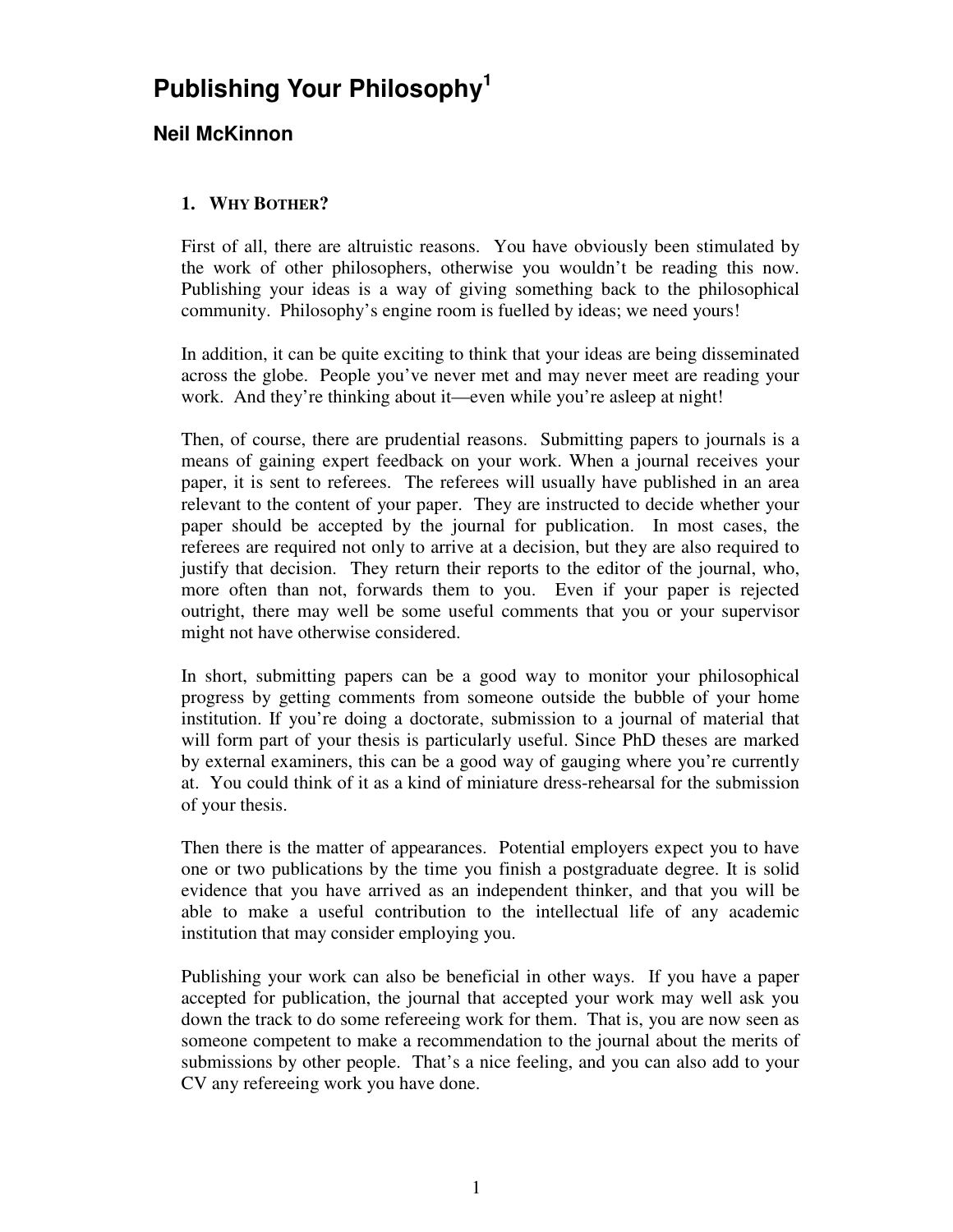Moreover, your paper might attract sufficient interest to elicit a reply from another philosopher. Some people include on their CVs a list of articles and books where other philosophers discuss their work. This looks good because it shows that people find your work engaging; they've read your stuff and have taken the trouble to put pen to paper.

Also, once you have something published, you may find that people contact you in order to discuss your work. This can be especially fruitful if you work in a specialised field, or if you have few colleagues who are interested in your line of research.

## **2. HOW TO START?**

A good way to dip your feet in the water, especially if you're in the early phase of your postgraduate work, is by reviewing a book. Many journals accept unsolicited book reviews. Book reviews are not subject to anything like the same level of scrutiny as journal articles. So, if you write a review it has a very good chance of being printed.

Nevertheless, before you write the review, it's probably a good idea to email the editor in charge of book reviews just to make sure that the journal is interested in receiving the review you are thinking of writing. You should mention that you're a graduate student, and, if possible, note that you are working in an area pertinent to the book you intend to review.

Here's a little bonus that you may accrue from writing a review. As a matter of course, publishers send sample copies of new books to journals with the explicit intention of having them reviewed. If the journal has received the book that takes your fancy, they will in all probability send you the sample copy. This is yours to keep in return for your review.

Why not try our local journal, the *Australasian Journal of Philosophy*? They are usually quite happy to have graduate students write book reviews.

You might also find it useful to subscribe to the email list *Philos-l*. Philos-l is a UK philosophy mailing list. It often (4-5 times annually) contains announcements, on behalf of various journals and websites, offering books for review. You can subscribe to this mailing list, or peruse the archives, by going here: $2$ 

http://listserv.liv.ac.uk/archives/philos-l.html

# **3. WHEN ARE YOU READY TO SUBMIT A PAPER?**

Should your supervisor suggest that you ought to submit a certain paper or chapter you've written to a journal, that's great; go ahead and do it. . But don't rely on your supervisor to broach the topic; as a general guide, if you're already looking at a piece of work you've written and you're seriously wondering whether you should send it to a journal, there is a good chance that you ought to do so, and in that case, you should broach the topic yourself in a supervision session.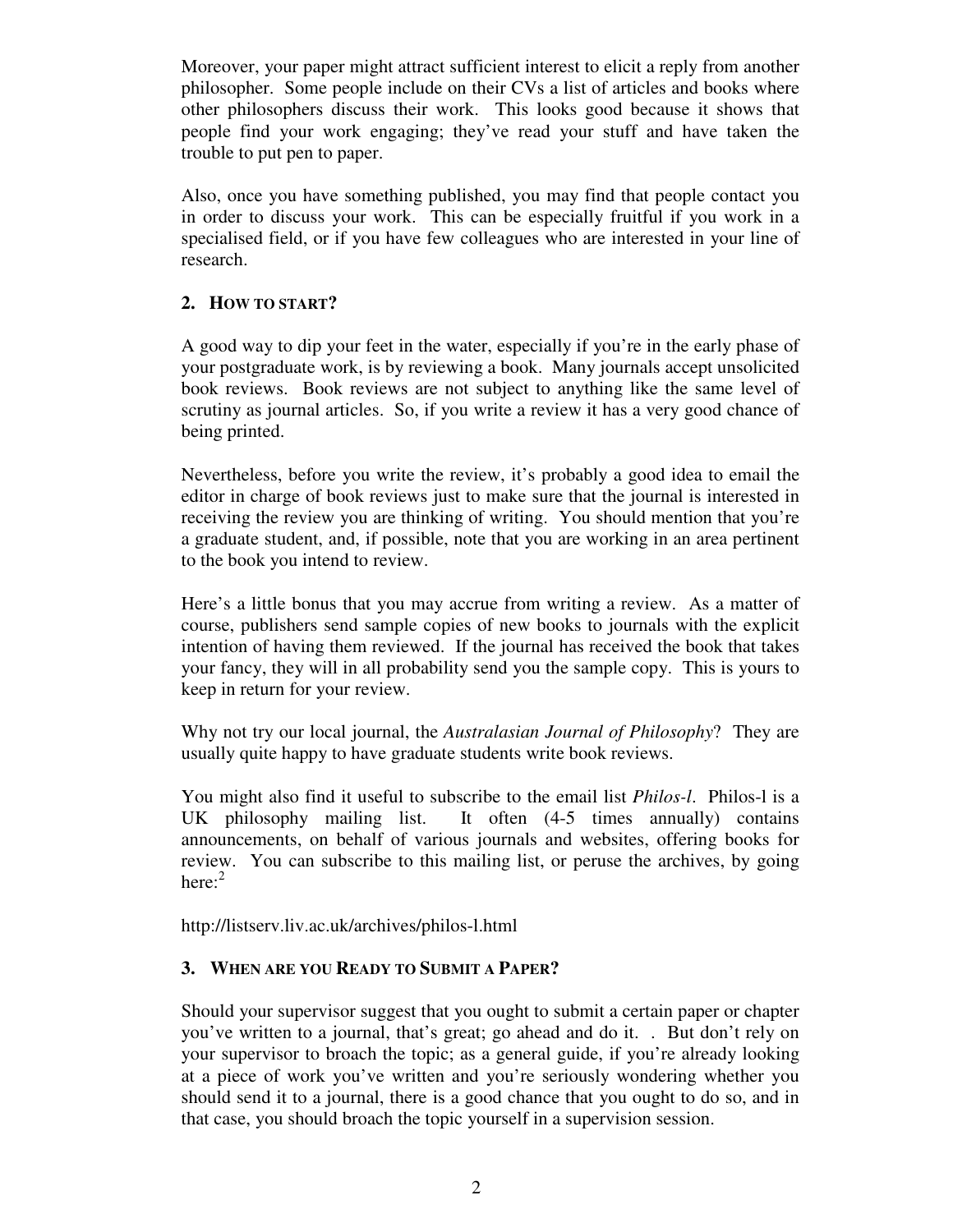And remember, there are reasons for submitting papers to journals apart from the prospect of immediate publication. As well as helping to familiarise yourself with the process of submitting papers, there are the sundry reasons presented in §1.

Two cautionary notes are worth registering.

Although I point out in Section 1 that you can think of paper submission as akin to unofficial supervision, this kind of 'supervision' is unpaid. Referees do not receive payment for their work, and undertake these tasks in their spare time, usually out of respect for the discipline. So you should not waste their time by submitting under-developed work. Again, your supervisor can help you to decide whether your work is of an appropriate standard for submission. Something else you might like to consider is to deliver your paper at a conference (such as our own Australasian Association of Philosophy conference) in order to get external feedback on the paper before working it up for submission.

And do remember that your main priority is to finish your postgraduate course. Be warned that early publication success can cause *publication-lust*. If untreated, this condition may hamper your ability to submit your Masters/PhD on time. In conjunction with other patterns of behaviour, you may also go blind (but that's a matter for another occasion).

## **4. SUBMISSION PROCEDURES AND RELATED CONSIDERATIONS**

## 4.1 ORIENTATION OF THE JOURNAL

You have cranked out your paper and you're now ready to pop it into an envelope and send it somewhere. Naturally, the pressing question at this point is *where*? There are many general philosophy journals that are happy to receive papers whose contents embody any of philosophy's subdisciplines. In these journals you will find papers on the nature of demonstratives nestled comfortably alongside papers on virtue ethics. A general philosophy journal is a safe place to start.

There are also specialist journals. *Ethics* deals largely with ethics, *Mind and Language* deals largely with issues at the interface of philosophy of language and the philosophy of mind, and so on. Specialist journals are also worth a try. Make sure you have a look at a prospective journal's self-description. These are usually found in the back or front covers of the journal, and on the journal's webpage. The self-description usually gives you some tangible pointers as to the orientation of the journal.

Note that every now and then the self-description and/or title of a particular journal may be a little misleading. Occasionally, journals are like people; they describe themselves in one way and then behave in another! Sometimes the orientation of a journal changes over time without the self-description and title managing keep up. For instance, *Synthese*'s self-description claims that the journal is focussed on epistemology and methodological issues pertaining to the philosophy of science. However, a cursory glance at some of the journal's recent contents show that they also publish some papers in the philosophy of language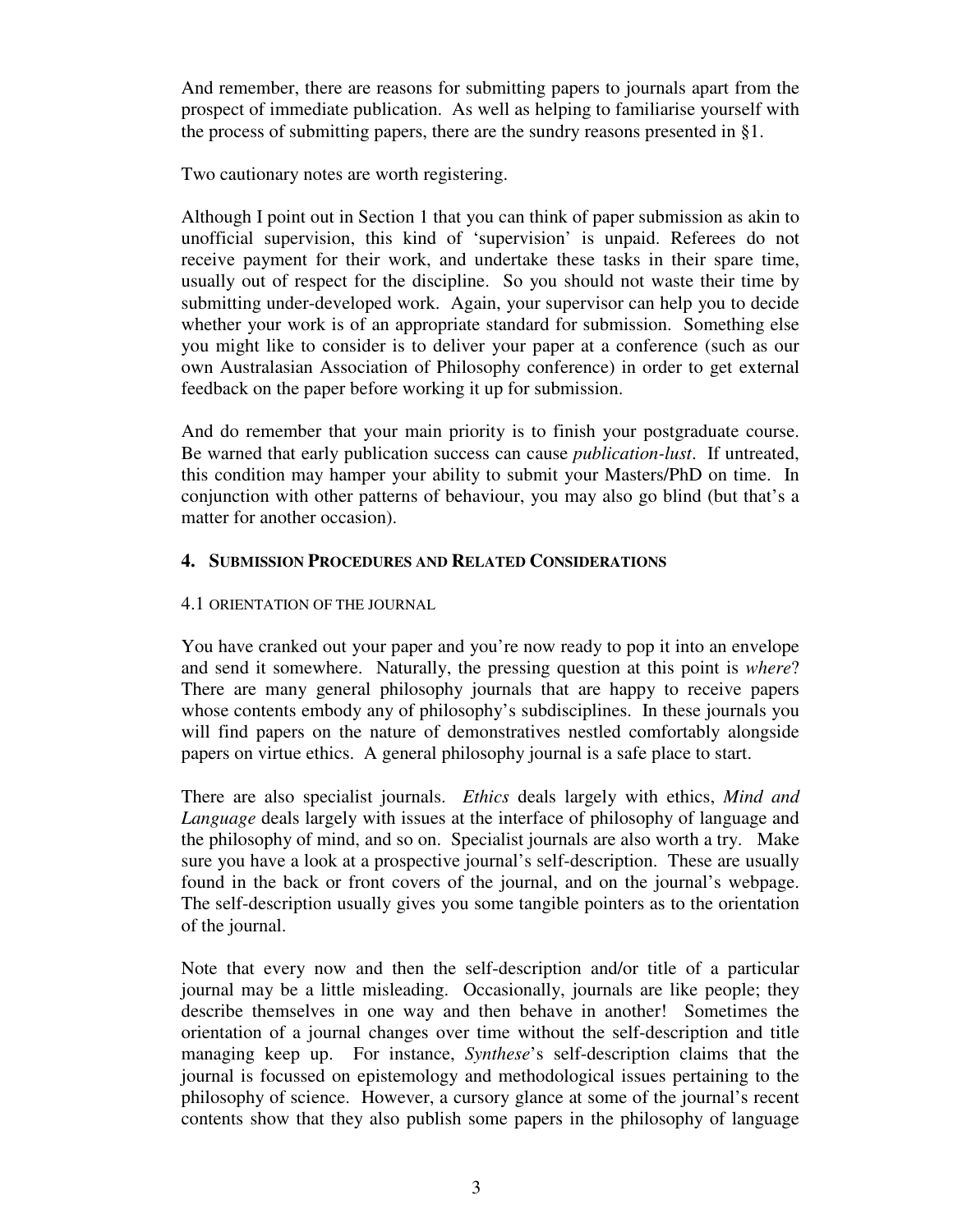and in metaphysics. You might also suspect that the *Review of Metaphysics* exclusively prints work in metaphysics. That's not true, though. It also accepts papers from other fields of philosophy.

So, to summarise, check out each journal's self-description, but also look at the contents pages of recent issues to see what sort of work they are actually publishing.

#### 4.2 VARIETIES OF ARTICLE

Besides the question of orientation, other things are important to consider when you're deciding where to send your paper. We'll now discuss a few salient categories under which published papers fall.

First, there is what we will call, for lack of a better description, the *substantial article*. Such papers tend to be longer than 3000 words, and purport, for the most part, to make a new contribution to the literature on a given topic. Of course, they don't *have* to be more than 3000 words. If you can make a new contribution to the literature of a topic in one page, then good luck to you!<sup>3</sup>

Then there are *discussion pieces*. Discussion pieces tend to be composed of fewer than 3000 words, and are usually less ambitious in scope than are substantial articles. Generally, the primary focus of these papers is restricted to comments and/or criticisms of a particular person's work. So, for instance, if you've read a paper in the latest edition of *Mind* and think to yourself, "That's all so wrong, and here's why...", then the (orderly) expulsion of these thoughts from your mind might result in a discussion piece. Note that most journals will not print discussion pieces about articles published in other journals.

The last category we will mention is that of the *critical notice*. Critical notices tend to be around the same length as substantial articles. You might think of them as extended book reviews, though that description is probably gratuitously demeaning. A critical notice is a discussion at length of a recently published book. The author of a critical notice has, in general, more freedom than the author of a book review. In fact, the best critical notices often contain a lot of original material. When reading a really good critical notice, there is a tangible sense of the so-called "community of inquiry" in action. That is, you observe that the author of the critical notice has been inspired to write some new and original material that might well not have occurred to him or her in the absence of the book. Critical notices are often, but not always, solicited by the journal in question.

These are the three main categories of journal articles. However, the emphasis that different journals place on each of these categories differs. Thus, when deciding where to send your paper, you need to ask yourself which category it falls under.

Some journals, such as the *Journal of Philosophy* and *Philosophical Review* almost exclusively publish substantial articles. Other journals publish a mixture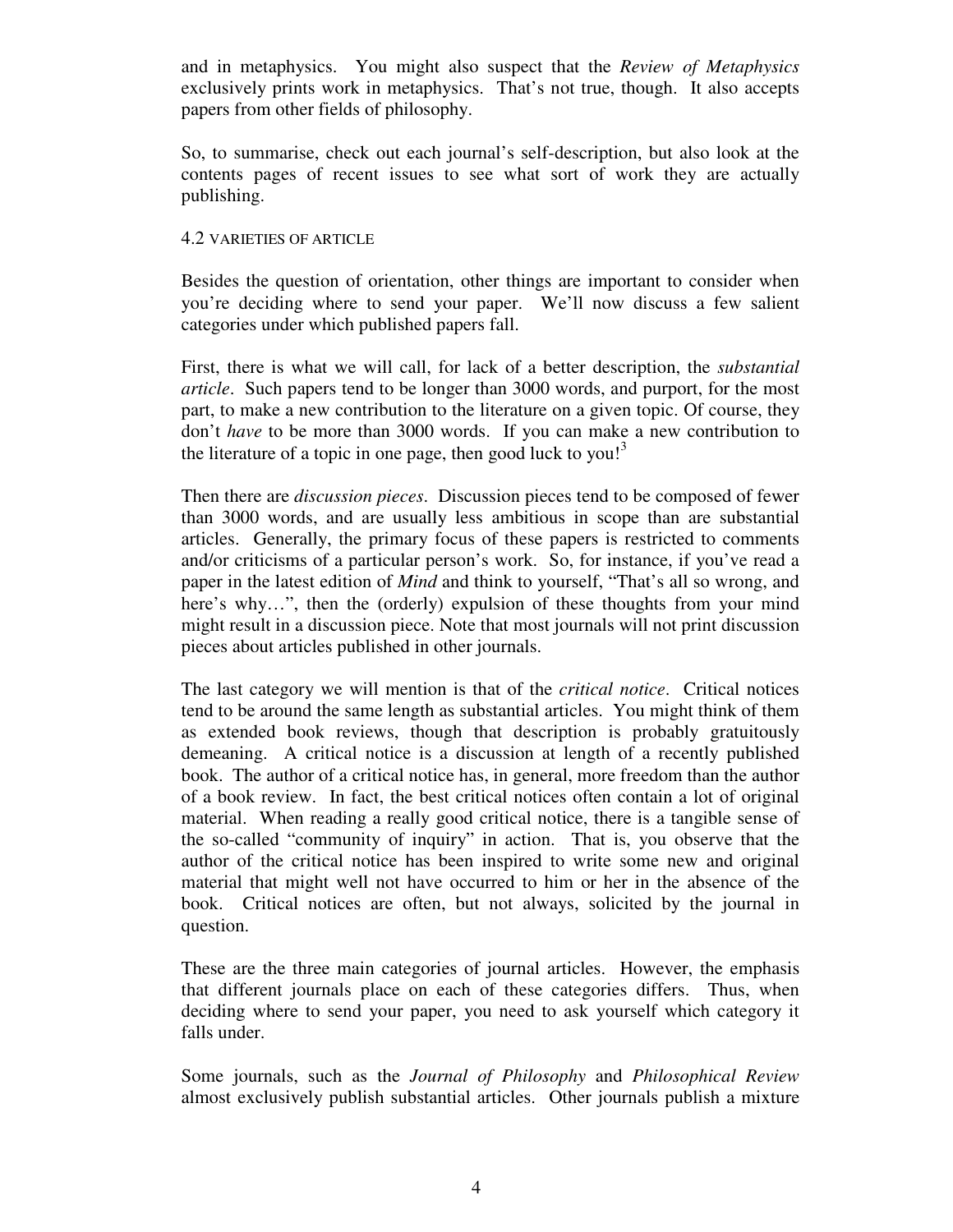of substantial articles and discussion pieces. Relatively few journals publish critical notices.

In particular, notice that you won't always get a good idea of a given journal's composition with respect to these categories just by looking at its contents page. *The Australasian Journal of Philosophy*, *Mind*, and the *Philosophical Quarterly* all publish both substantial articles and discussion pieces. What's more, these journals clearly divide their contents into sections with headings that reflect this fact. *Philosophical Papers* and *Philosophical Studies* also accept substantial articles and discussion pieces. However, their contents pages are not organised thus. What you get when you pick up one of these journals is just a straight list of the papers that appear therein. This means that sometimes you'll have to do a little research to discover which categories of paper a particular journal prints.

#### 4.3 A SUBMISSION STRATEGY FOR YOUR FIRST COUPLE OF PAPERS

## 4.3.1 *A Tripartite Division of Some General Journals*

In order to implement the submission strategy I have in mind, we need to make some distinctions between journals. Here is a three-way division of some general philosophy journals on the basis of their reputation within the discipline. (Actually, it's based on *my* perception of their reputation within the discipline, so it's inevitably a little skewed. We must start somewhere, however.) The division is only a partial ordering, so for each partition, no distinction between the journals in that partition is intended; there are obviously distinctions in perceived quality between journals in the same tier, but I don't want to complicate matters further by attending to those.

#### **First Tier Journals**

Journal of Philosophy, Mind, Noûs, Philosophical Review, Philosophy and Phenomenological Research,

#### **Second Tier Journals**

American Philosophical Quarterly, Analysis, Australasian Journal of Philosophy, Monist, Pacific Philosophical Quarterly, Philosophical Quarterly, Philosophical Studies, Proceedings of the Aristotelian Society

#### **Third Tier Journals**

Canadian Journal of Philosophy, European Journal of Philosophy, Philosophia, Philosophical Forum, Philosophical Papers, Ratio, Southern Journal of Philosophy, Topoi

First, some tedious qualifications.

These labels are somewhat misleading. All of the journals listed above are among the most respected general philosophy journals. There are hundreds and hundreds of philosophy journals, most of which are not very well known; prior to writing this guide, I was blissfully unaware of just how many philosophy journals exist. So you should read this partition as being a partition of those journals at the 'top end of town'.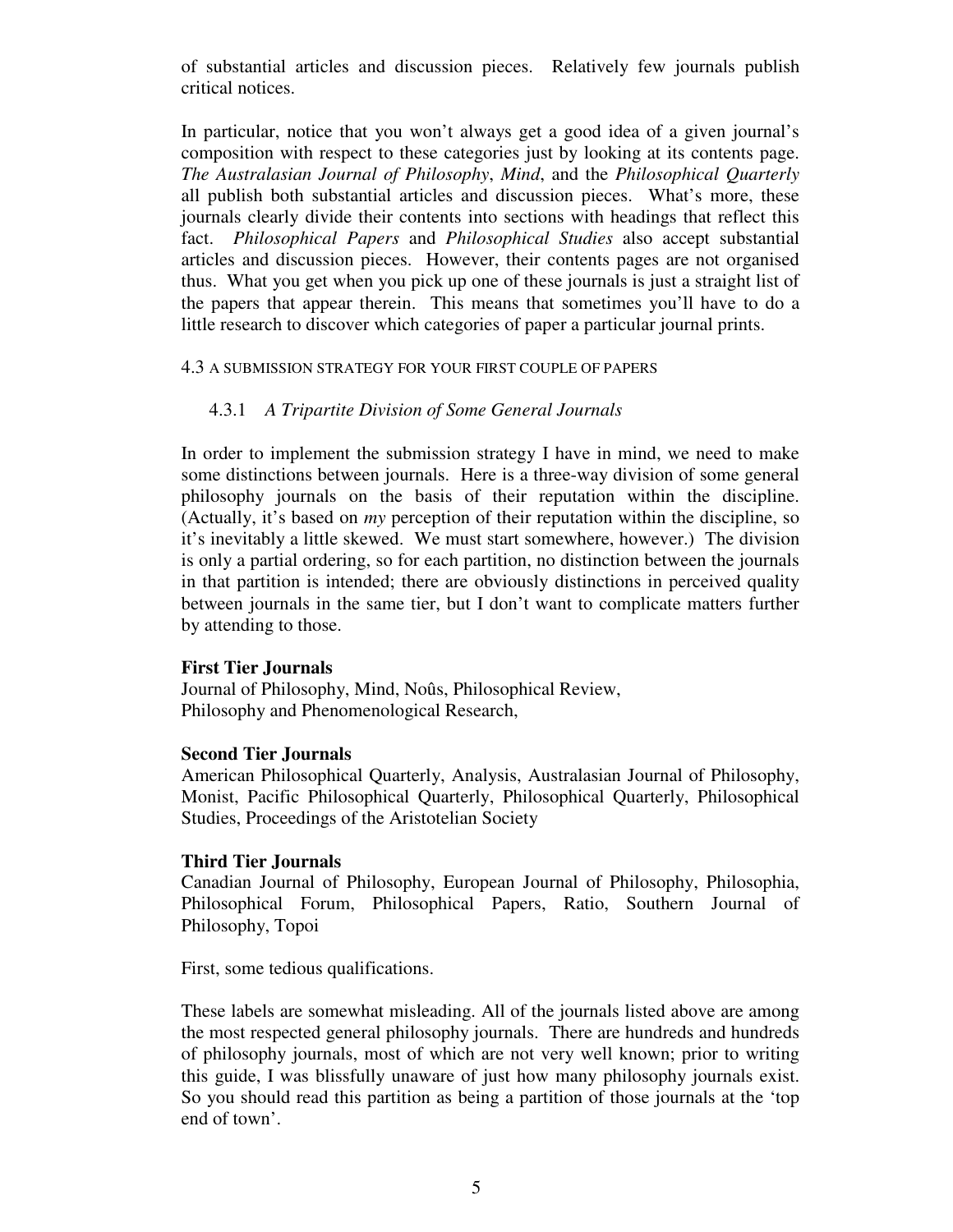In addition, let me re-emphasise that these divisions are being made on the basis of perceived reputation within the discipline. I'm not claiming here that this journal is better than that journal. I'm not even claiming to *know* that this journal has a better reputation in the discipline than that one, although I'd like to think that I have at least a crude idea. These divisions are intended only as guides. You may have your own opinions as to the relative reputations of journals in the discipline. If so, well and good! Once you've found your way around the journals, you can construct your own list; perhaps one that is more complete, and one that includes topic-specific journals if that suits your purpose.

I also don't want to say much about the relationship between the quality of a journal and its reputation among philosophers. The only thing I'd say is that the general perception of a journal does affect its quality, if only because people tend to send their best papers to higher ranked journals, and referees tend to be more selective than they might otherwise be if they know that they are refereeing for a journal with a high reputation.

## 4.3.2 *Start at the Middle*

Some might find these distinctions between journals odious. Fair enough. Certainly, many papers published in journals from the second tier and below have generated a lot of interest, while many papers published in the first tier have sunk like a stone. Unfortunately, should you want to pursue a career in philosophy, the general perception of the journals that you have published in does bear some weight. So, for instance, a publication in a first tier journal is going to look better on your CV than a publication in the second tier or below.

With that in mind, the obvious strategy is to start with the first tier and work your way down. After all, if you work down from a lower starting point, you immediately lose the chance of having your paper published higher up. As a consequence, the paper might end up being published in a journal of a lower rank than it would have been if you'd started at the very top.

However, I'm going to advise against this course of action. Unless you have reason to think that your paper is *really, really* good, or unless your supervisor says otherwise, I'm going to suggest that you start somewhere in the second tier. Here is the rationale for this recommendation.

There are problems with starting at the top. First tier journals often have long turnaround periods. With some of the first tier journals, you might have to wait up to a year to hear back from them. At that rate, if you're rejected by a few Tier One journals, it's going to take rather a long time to work your way down to an acceptance! And if you're aiming to get a publication or two by the time you've submitted your PhD thesis, for instance, this is probably not the optimal strategy to employ.

The second problem with starting at the top is that if your paper is rejected outright, many of these journals won't pass on comments from the referees. Since one good reason for submitting papers to journals is to get fresh input on your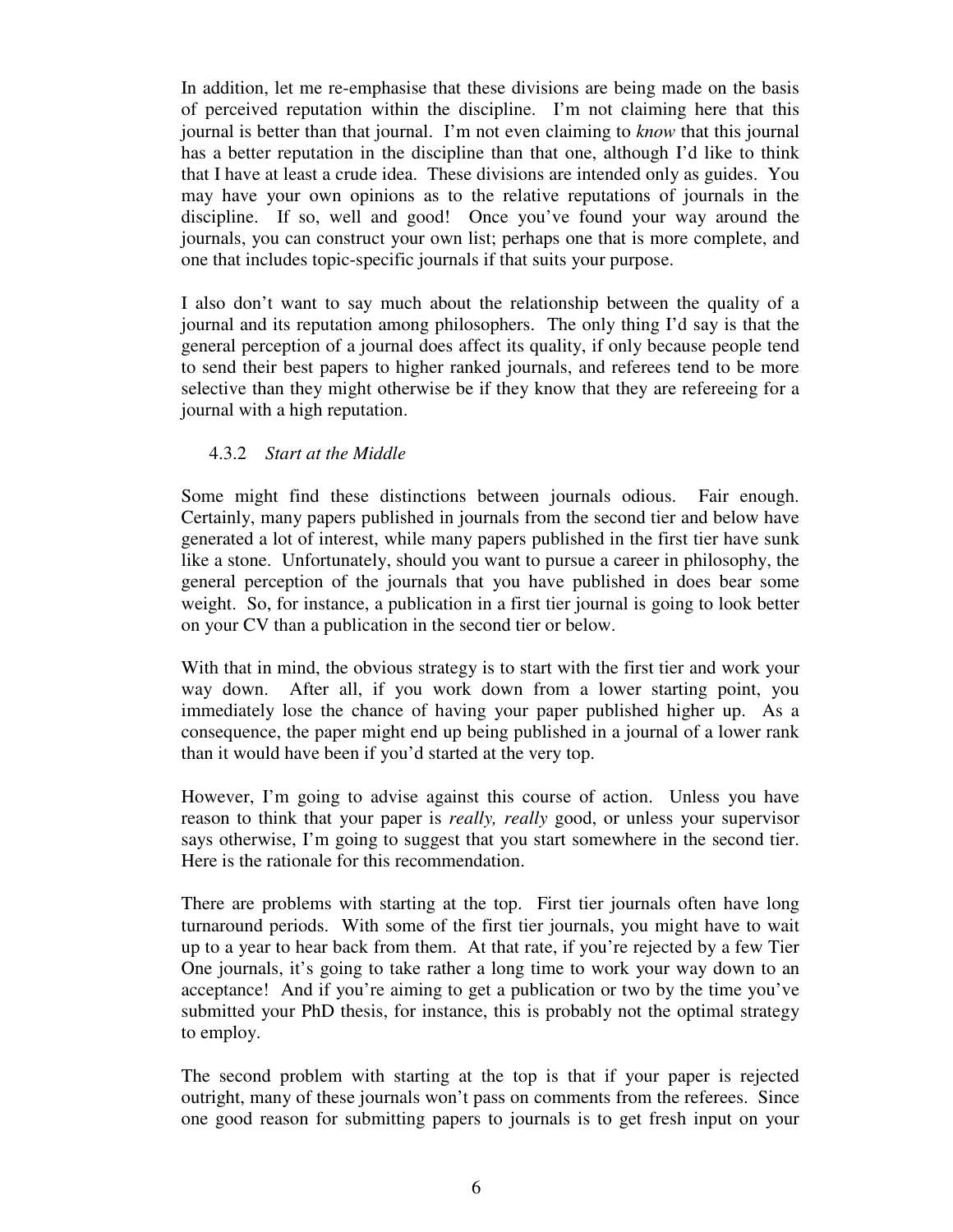ideas, this is not so good. In a bad-case scenario, you might receive a rejection letter, say, sixteen months after submission with no feedback at all.

Just as there is reason not to start at the first tier, there is reason not to start at the bottom. Certainly, third tier journals tend to have briefer turnaround periods than first tier ones. And they do usually pass on comments from the referees in cases where a paper is rejected outright. However, here they have no advantage over second tier journals. Second tier journals have turnaround times that are comparable with lower ranked ones, and they also tend to pass on comments in cases of outright rejection. So third tier journals don't have an advantage over second ranked ones with respect to these matters.

The only advantage that a third tier journal may have over a second tier one is that it is easier to get a paper accepted there (though it's not that unusual to have a paper rejected by a lower ranked journal and subsequently accepted by a higher ranked one). Since this is the only decent reason to start with a third tier journal, I'd advise that you start with a second tier one. It may not be that much harder to be accepted by a second tier journal, and other things being equal, an acceptance by a second ranked journal will look better on your CV than an acceptance by a third ranked one. So start somewhere in the middle and, if you have to do so, work down.

This is a good beginners strategy, at any rate. After you've had some experience with submitting papers to journals, and have had an acceptance or two, you might like to reappraise this strategy. By then you will no doubt have ideas of your own. And, needless to say, it would be rather foolish to slavishly adhere to this strategy for the rest of your life!

#### 4.4 SUBMISSION FORMAT

You've decided where to send your paper; you're happy enough with the content and you've settled on a destination. There remains the matter of packaging.

You have probably noticed that most journals have their own idiosyncratic formatting conventions. These involve things like referencing presentation, whether footnotes or endnotes are preferred, whether single or double quotemarks are used, and so on. These conventions are invariably outlined in an 'information for contributors' portion of the journal.

The good news is that you can safely ignore these finer details for your initial submission, since presumably, for the referees to appraise your paper they don't need to see it in in-house style! If your paper is accepted for publication you will then be asked to prepare the final version so that it conforms to the journal's stylistic requirements.

There are a couple of exceptions to the above that are worth noting. Usually, journals ask for submissions to be double-spaced, with semi-generous margins. You should comply with these requests in your initial submission, since these suggestions are pretty clearly made so as to ensure that your manuscript is easy on the eyes of your referees.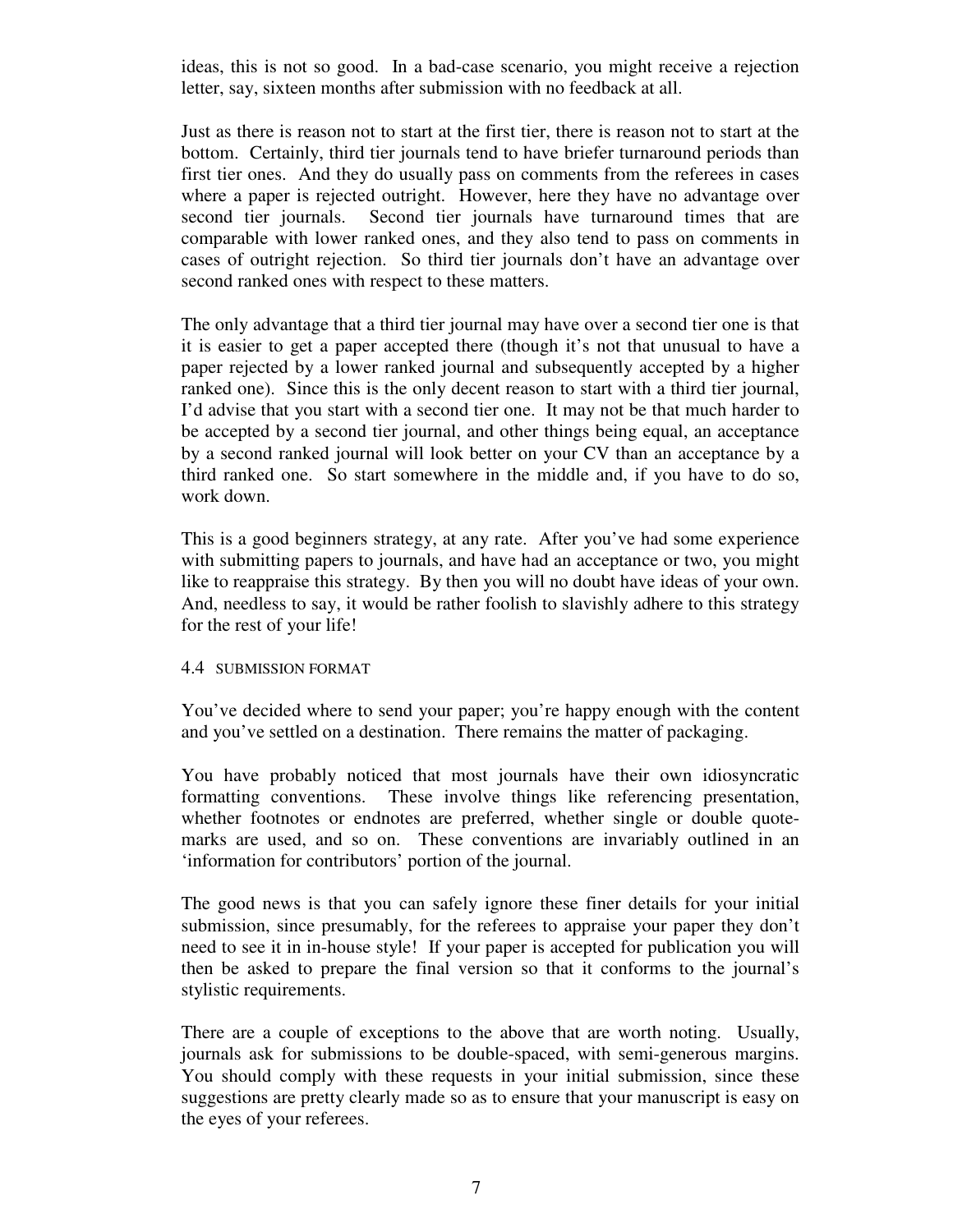This leads to a general point. Don't place extra obstacles in the path of your referees by presenting your paper poorly. Reading philosophy properly is already hard enough, and you don't want to make things any more difficult than is necessary! So don't use any silly fonts, for instance. Choose a font with serifs, because these tend to be easier to read than ones without serifs; plain old Times Roman is fine. Also, be careful to ensure that none of your paper's section headings appear on the last line of a page—that looks really untidy.

So let's assume that the presentation of your paper is fine, and that you've made as many copies as the journal requires. The last thing you need to do is write a cover letter. Keep the cover letter brief; a couple of lines should suffice. For example:

Dear Editor,

Please find enclosed two copies of my paper, "Health Risks Associated with Deep-Sea Oil-Rigging", which I would like to submit for consideration by the *Journal of Oil-Rigging*.

Yours,

T.W. Earp <address>

You can use official Philosophy Department letterhead if that turns you on. Then, you post the lot. Or, if the journal prefers email submissions, you place the cover letter in the body of the email and include the paper as an attachment.

#### 4.5 SUBMISSION ETIQUETTE

Now that you've posted your submission, the next thing you ought to do is send the same paper to another few journals in order to maximise your chances of acceptance, right?

Ah… well… no.

Under no circumstance should you do this.

Journals consider papers for publication *only* on the condition that those papers are not submitted elsewhere. To have a paper concurrently under consideration at more than one journal straightforwardly breaches this condition.

Like most of us, editors and their referees prefer not to have their time wasted. Multiple submissions of the same paper wastes people's time. Allow me to stress once more that editorial and refereeing work is unpaid. Most often, it's done out of a sense of respect for the discipline, and so, naturally, editors and referees don't like being taken for an unpaid ride.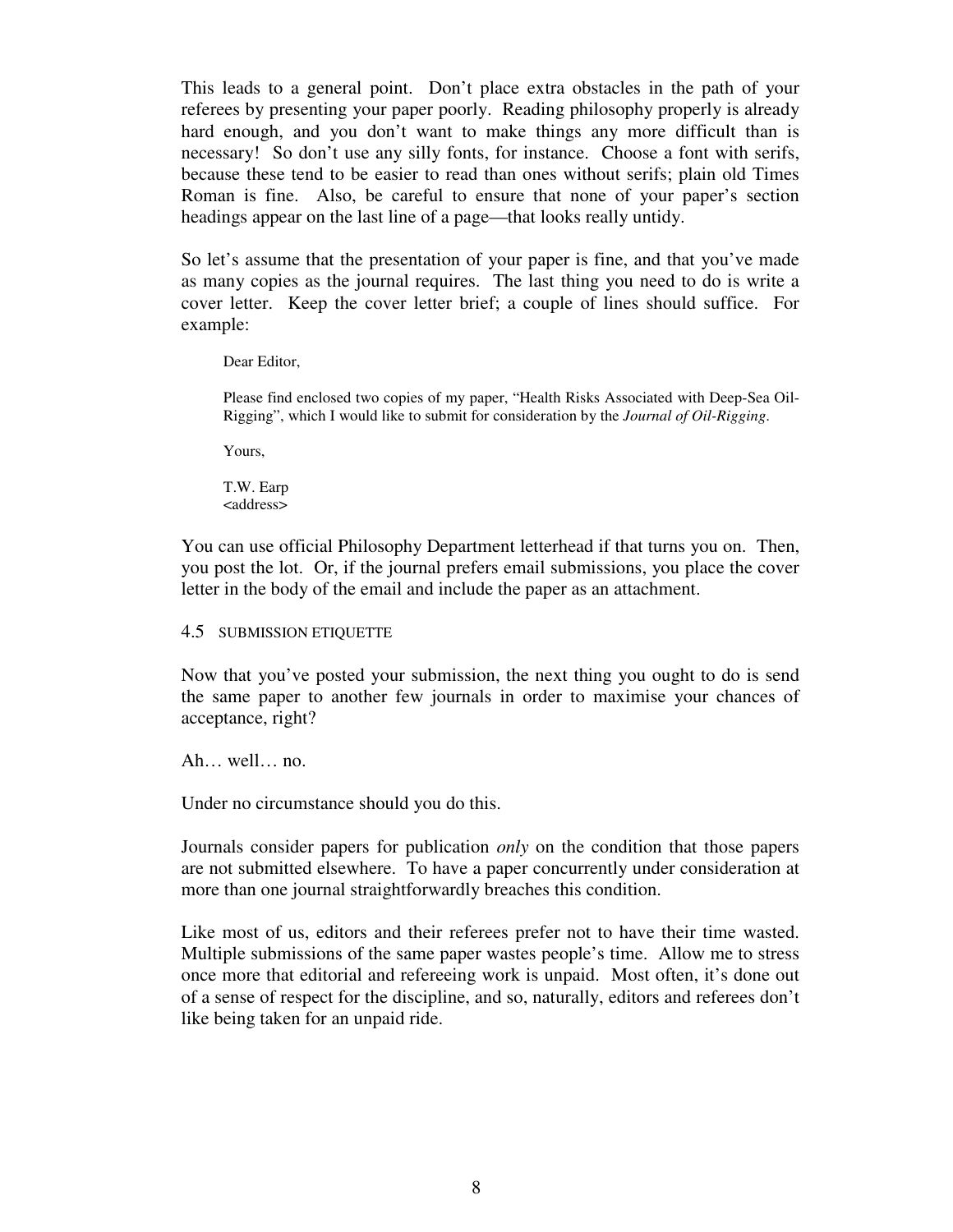Within a month or so, you should get acknowledgement from the journal that they have received your paper and that it has been passed on to referee/s for assessment. Next comes the wait. By now, you should have a rough indication of how long the review process is expected to take. Journals usually give an indication of assessment times in their 'information for contributors' section or in their acknowledgement of receipt (or both).

What should you do if you haven't received a decision from the journal by the time that they suggested? I tend to wait an extra couple of months, so as not to be unnecessarily burdensome. If I haven't heard anything by then, I email or write to the person in charge of submissions and politely inquire about the status of my submission. The editor then, in all likelihood, asks me to bear with him/her, and sends a reminder to the lagging referee/s.

However, some eminently qualified people regard this approach as a little too gentle. Laura Schroeter, for example, disagrees strongly:

You should definitely NOT wait politely for two extra months for the editors to get back to you. Make sure that you get an acknowledgement of receipt and then get back in contact to ask about its status when the advertised delay is up hopefully no more than three or four months. This is crucial to make sure that they haven't actually lost your paper or that the editors get on the referees to get a report. It doesn't hurt your chances of getting published in the end and it's important to make sure you're not kept waiting longer than absolutely necessary. (I know a number of cases where a paper has been more or less lost in the system—the editors sent something out to a referee and then everyone kind of forgot all about it until the author contacted them months later. You don't want a journal sitting on the paper for 8-12 months, something which can easily happen. $)^4$ 

I should note that Laura is not the only person who conveyed something like this view to me.

I do think that the possibility of the journal losing your paper or forgetting to send the paper to referees, as they have promised you in their acknowledgement of receipt, is reasonably remote (though I have heard of the odd case where this occurred). However, I also agree that it won't hurt your chances of being published if you are a bit assertive in following up the progress of your paper. So you should make your own judgement.

# **5. JOURNAL EVALUATION PROCEDURES**

Naturally, individual journals vary regarding the details of their evaluation procedure. Nevertheless, most journals adhere to something like the following outline.

When your paper is received by the journal, the editor in charge of submissions makes an initial appraisal. This is to isolate those papers that are obviously not publishable. Any paper that fails at this step will have been deemed by the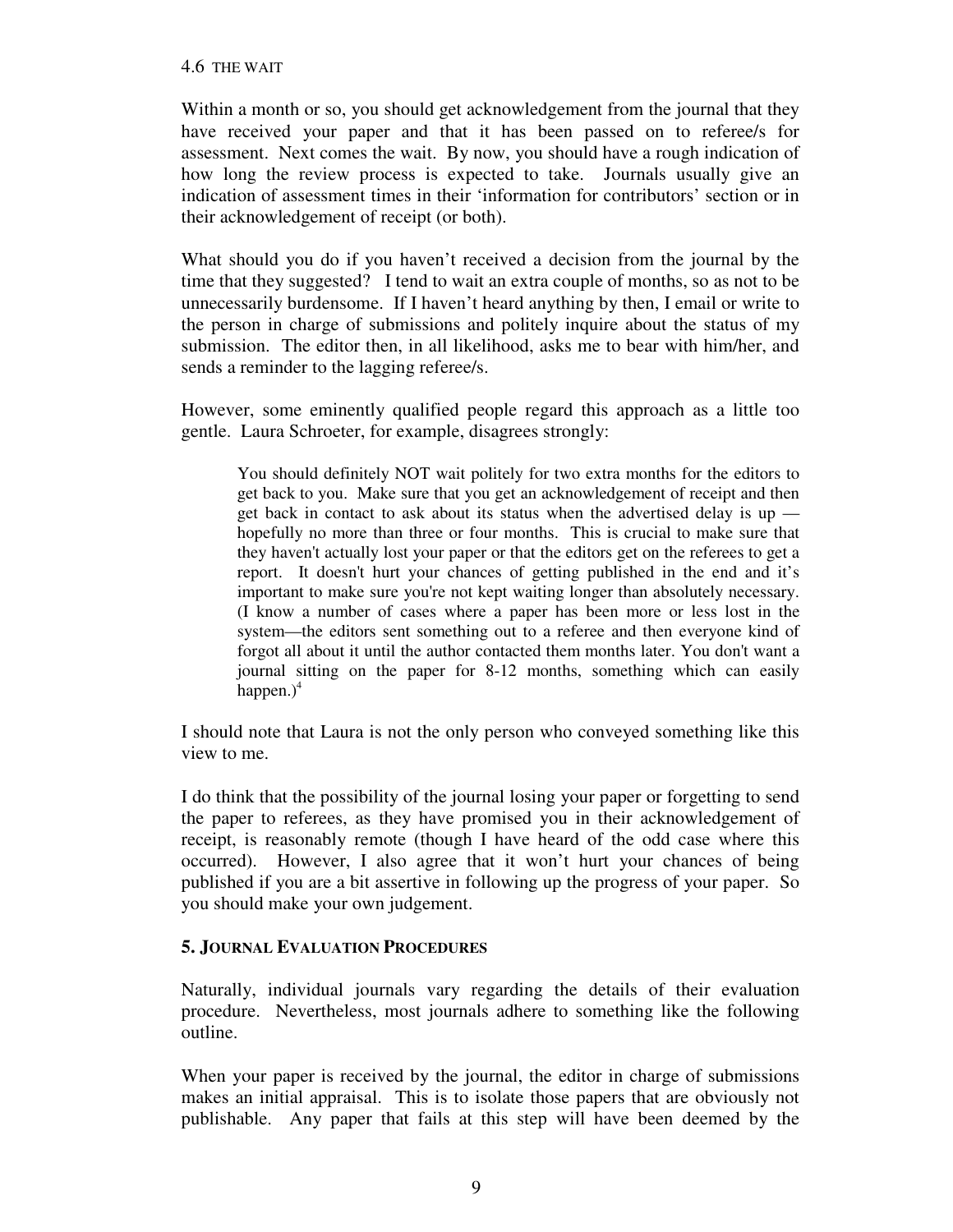submissions editor to be so obviously unpublishable that it need not be sent on to someone with explicit expertise in the area covered by the paper. You shouldn't worry about being rejected at this stage. Seeing as you've reached postgraduate level, it's quite unlikely that your paper will fall at this hurdle.

The next step is for the submissions editor to select referees who are considered by the journal to know enough about the topic of your paper to make a judicious judgement about whether it ought to be published by the journal. Most journals engage two referees. Copies of your paper are sent to the referees. The referees read your paper and compile reports which are then returned to the journal.

On the basis of the referees' recommendations, the editors make a decision about what to do with your paper, and subsequently inform you of that decision. These are the possible decisions, in order of desirability (from your perspective).

*Outright Acceptance*: The journal accepts your paper unconditionally. They will publish it in its current form. You do not have to make any changes to the content of the paper.

*Conditional Acceptance*: The journal accepts your paper on the condition that you make some changes to the content in the light of comments from the referees. Usually, the conditions are not too demanding. You might, for instance, be asked to say something about an argument from Philosopher *Y*, which you haven't addressed, but which a referee thinks you ought to discuss.

*Revise and Resubmit*: This means that the journal thinks your paper holds promise, and they want to encourage you to rework it. They offer you the opportunity to resubmit it after you have taken into account and/or responded to criticisms made by one or more of the referees. This is still a very good result. The journal has committed itself to reconsidering a revised version of your paper. They wouldn't do this if they didn't take you paper seriously.

*Outright Rejection*: This is probably not what you were hoping for!

## **6. HOW TO DEAL WITH REFEREES' REPORTS**

In this section we will discuss what to do if your paper falls into the twilight zone and you are asked to revise and resubmit. Then, we'll look at what you ought to do if your paper is rejected outright.

#### 6.1 REVISE AND RESUBMIT

Should you be asked to send the journal a revised version of your paper, you should be quite pleased. Most submissions that the journal receives won't get this far. What's more, a request to revise and resubmit means you've managed to wedge your foot in the door. What you need to do now is push harder (with your foot, that is).

Here's a procedure that you might find useful when preparing your paper for resubmission.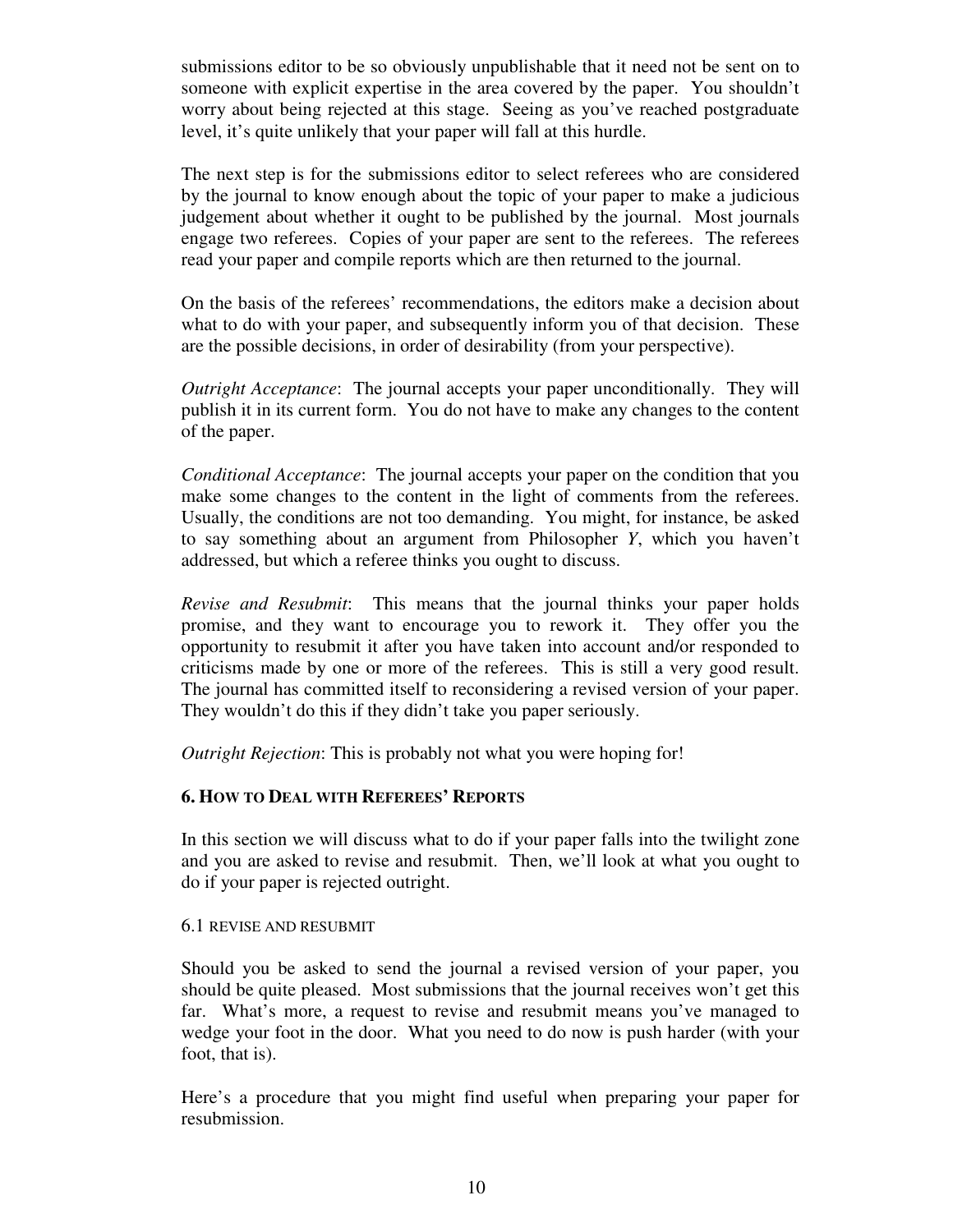## 6.1.2 *Reading the Reports*

You should take the revision procedure very seriously. Read the referees' reports closely a number of times. Do your best to understand each point that the referees make. Sometimes this can be difficult, since the reports themselves aren't always models of clarity.

#### 6.1.3 *Two Divisions of the Referees' Objections and Suggestions*

The next thing you should do is grade the referees' objections and suggestions in terms of their seriousness. Here, we'll consider a simple division of the objections and suggestions into the categories, *serious* and *less serious*. By 'serious', I mean the following. A serious objection is an objection with some *prima facie* plausibility, which at the least, if correct, would undermine a significant portion or argument of the paper. A less serious objection is an objection that, if correct, would not undermine the main thread of the paper, or an objection that would count as serious if it were at least a little *prima facie* plausible. A serious suggestion is a suggestion, with some *prima facie* merit, to change the paper in a significant way. For example, you might be asked to address an article by a certain philosopher whose work you haven't considered in your paper. Or, it might be suggested that a certain section of your paper is superfluous and ought to be excised. A less serious suggestion is a suggestion to change your paper in a reasonably unsubstantial way, or a suggestion (without *prima facie* plausibility) to change your paper in a significant way. Such a suggestion might bear on your written expression, the ordering of the sections in your paper, and so on. Or it might be a suggestion to excise a section of your paper that is pretty clearly crucial to your main line of argument.

First of all, divide the objections and suggestions that you understand into those that you think the *referees* consider serious, and the ones that you think they consider less serious. This division is important because the objections/suggestions that the referees considered to be serious are the ones which have resulted in your being asked to revise and resubmit. If you had received only objections/suggestions that the referees consider less serious, your paper may well have been accepted (on the condition that you address these less serious objections/suggestions). In terms of getting your paper accepted, the most important thing to do is convince the assessors that you can deal with the objections that the referees consider serious, and (insofar as this proves necessary) implement the suggestions that the referees consider serious.

Second, divide the objections and suggestions into those objections and suggestions that *you* think are serious, and those that you think are less serious. Of course, this division may not line up with the first division. There might be some objections that one of the referees felt to be particularly damaging, but which you think you can negotiate with ease. Remember to be brave here, and don't be afraid to disagree with the referees. Referees can and do make mistakes! And, after all, if you've been brave enough to critically discuss a philosopher's work in your paper, there's no reason to be afraid of disagreeing with a referee's report.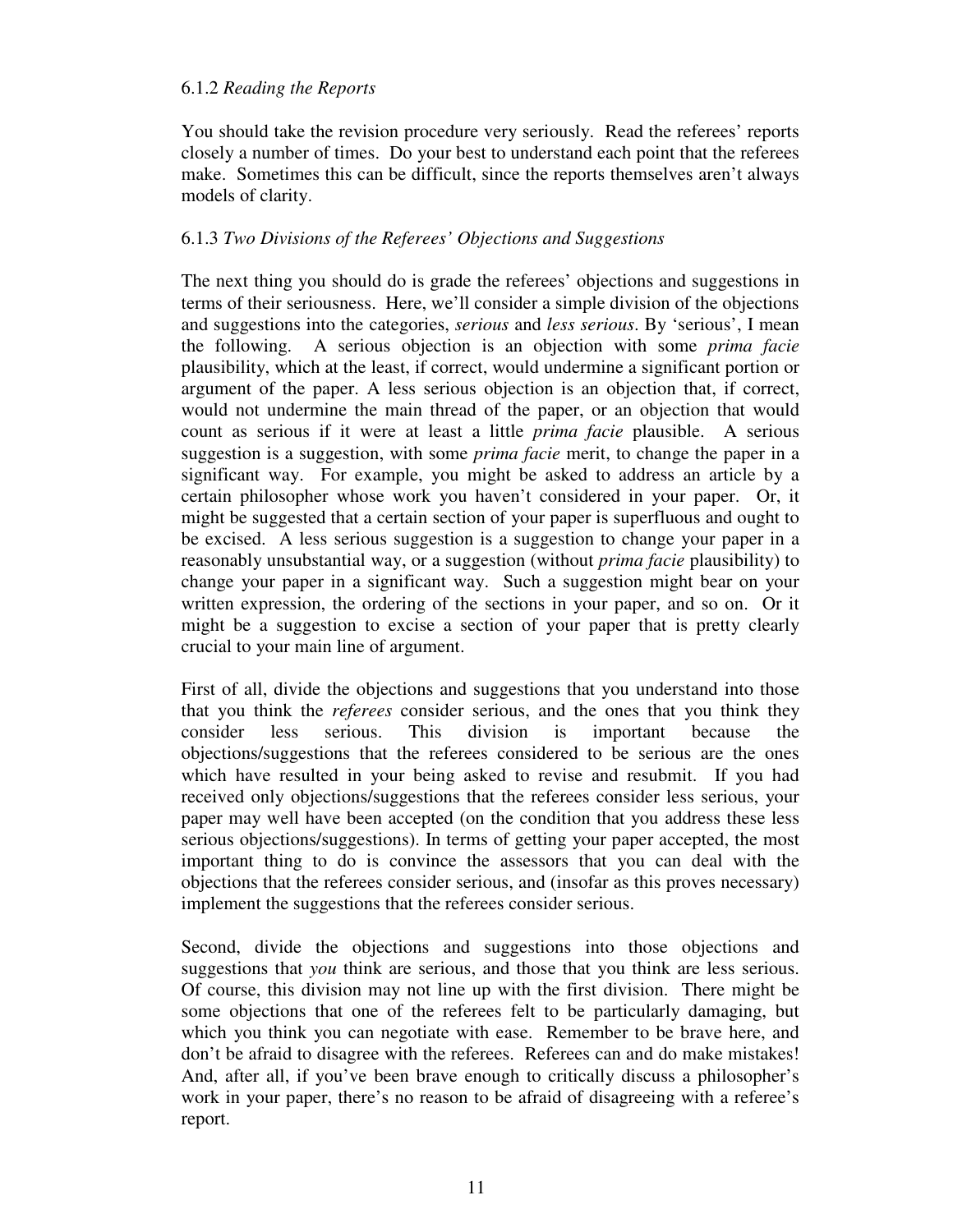Why it is important to make both of these divisions should become clear within the next few paragraphs of this guide.

## 6.1.4 *Your Revised Manuscript and the Cover Letter*

The resubmission of your paper has two crucial ingredients, namely, the revised manuscript and the cover letter that you include with your resubmission. The cover letter is a guide for the editor (or whoever else is doing the reassessment). It lets the reassessor know (in brief) how you have altered the paper in response to the referees' comments.

So, what goes in the cover letter and what goes in the revision of your paper?

In the revision of the paper you should definitely address those objections and suggestions that both you and the referees agree are serious. You might also decide to address in the paper those objections (if any) that were presented by the referees as less serious objections, but which you think are actually serious ones. As for the comments that you consider to be less serious, use your own judgement to decide in each case whether an adjustment to your paper is warranted. Sometimes it's useful to address, in the paper itself, less serious objections and suggestions. However, sometimes it only serves to obscure the structure of your paper and to frustrate the reader, who may, for instance, be wondering, "Why is the author pausing to consider this obviously mistaken objection?"

The most important functions of the cover letter are to (1) direct the reassessor to the places in the revised version of your paper where serious objections and suggestions have been addressed or incorporated, and, where necessary, to (2) explain why you haven't addressed certain of the referees' comments in the paper. In particular, it's important to make sure you explain why you have not seen fit to address comments that the referee in question took to be serious ones. Do try and keep the cover letter to fewer than three pages; you should aim to make it as short as is feasible.

## 6.1.5 *The Final Countdown*

When the journal receives your resubmission it will send you an acknowledgement. Thereafter, it's a matter of sitting it out until the final decision is made. If the paper is accepted, then you have your first publication. If it's rejected, then have a look at any further comments on your paper forwarded by the journal. You may consider revising your paper in the light of these. If your paper is rejected after you have been asked to revise and resubmit, you should definitely submit it elsewhere; in terms of your paper's quality, being invited to revise and resubmit is a good sign.

## 6.2 OUTRIGHT REJECTION

Since acceptance rates in philosophy journals tend to be quite low, it's normal to receive outright rejections.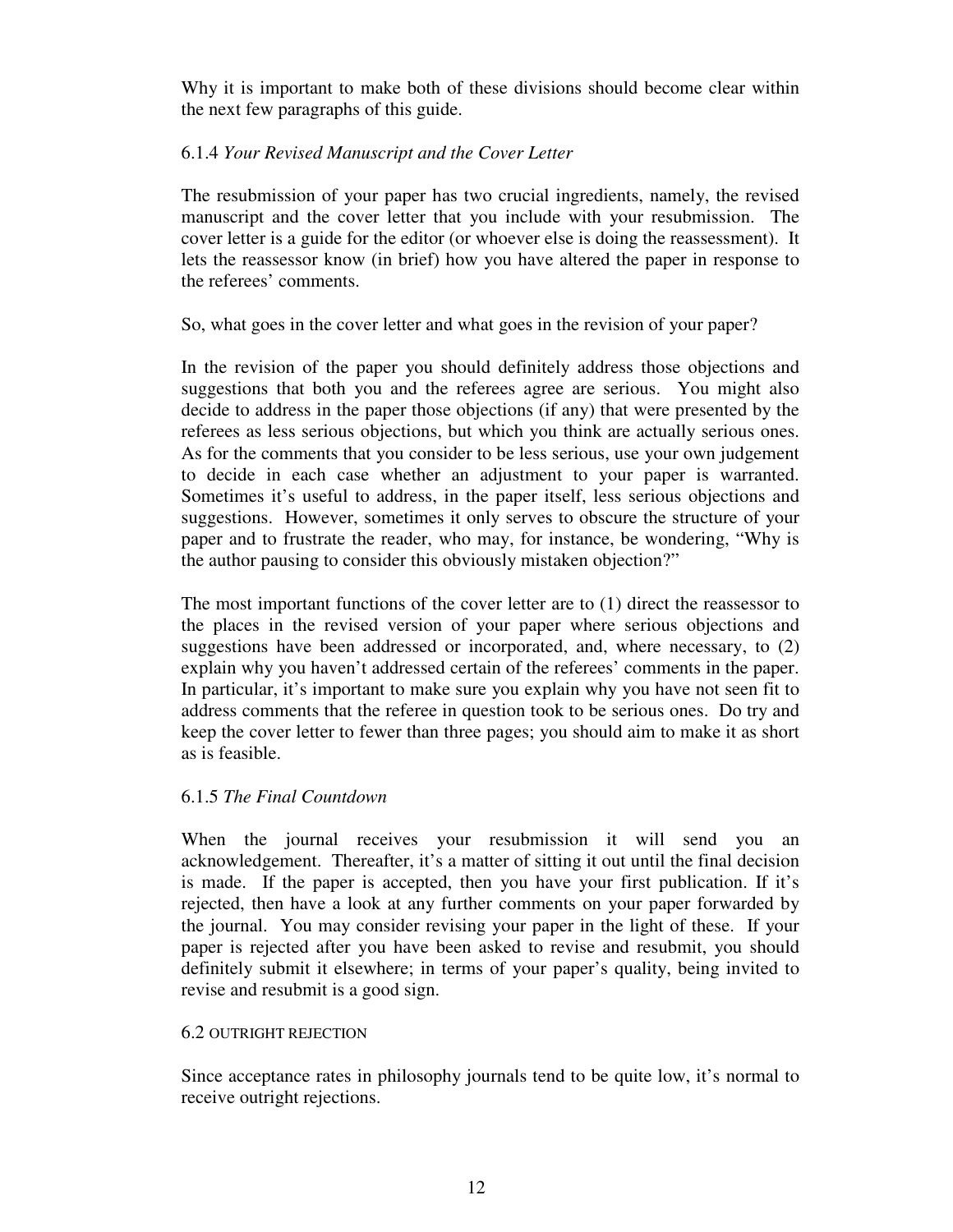In this case, you should look at the referees' comments; they may be quite useful in helping you to improve your paper. If you feel that your arguments haven't been refuted, then you might decide to revise your paper in the light of these comments. Sometimes you might decide to incorporate the referees' comments into your paper and respond to them.

If, after careful consideration, you think that the referees' comments are just plain misguided, then don't bother to revise the paper. Rather, you should immediately send it to another journal. However, cases where all of the referees' comments are unhelpful are rare. Read the comments with charity, and take care not to dismiss with undue haste the thoughts of a world authority on your topic. Even if a referee has misunderstood you completely, often the misunderstanding turns out to be partly of your own making. Ask yourself, 'Have I put this as clearly as I am able?'

One last thing is worth mentioning here. You may receive quite unhelpful, and very occasionally, pompous, condescending or even downright nasty referees' reports. While such reports are rare, it is also true that referees are human, and are thus subject to the same social deficits as the rest of the community. The impersonal nature of the review process (most journals do not reveal your identity to the referees, and vice-versa) occasionally encourages referees to say things that they might never dream of saying to someone in person. If you ever receive a report like this, discuss it with your supervisor. One strategy is to think of the referee in the same way that they have treated you (as someone of no consequence); take what you can from the report, but don't take it to heart.

# **7. RESOURCES**

http://wikihost.org/wikis/philjinfo/wiki/start

'A place for authors, editors, and referees to share information on philosophy journals: their editorial practices, response times, backlogs on publishing, policies on providing comments to authors, etc.'

http://homepages.ed.ac.uk/pmilne/links\_html/journals.html - Peter Milne's listing of philosophy journals.

http://www.epistemelinks.com/Main/MainJour.aspx The Episteme Links listing.

http://leiterreports.typepad.com/blog/2004/11/philosophy\_jour\_1.html 'Philosophy Journals: Which Ones are Responsible, Which Ones Not?' Note that this discussion is, for the most part, a couple of years old.

http://www.esf.org/fileadmin/be\_user/research\_areas/HUM/Documents/ERIH/NE W\_ERIH\_Philosophy\_Initial\_List\_2007\_01.pdf

European Science Foundation's ranking of Philosophy Journals. For some comments about these rankings, see:

http://leiterreports.typepad.com/blog/2007/06/european-scienc.html